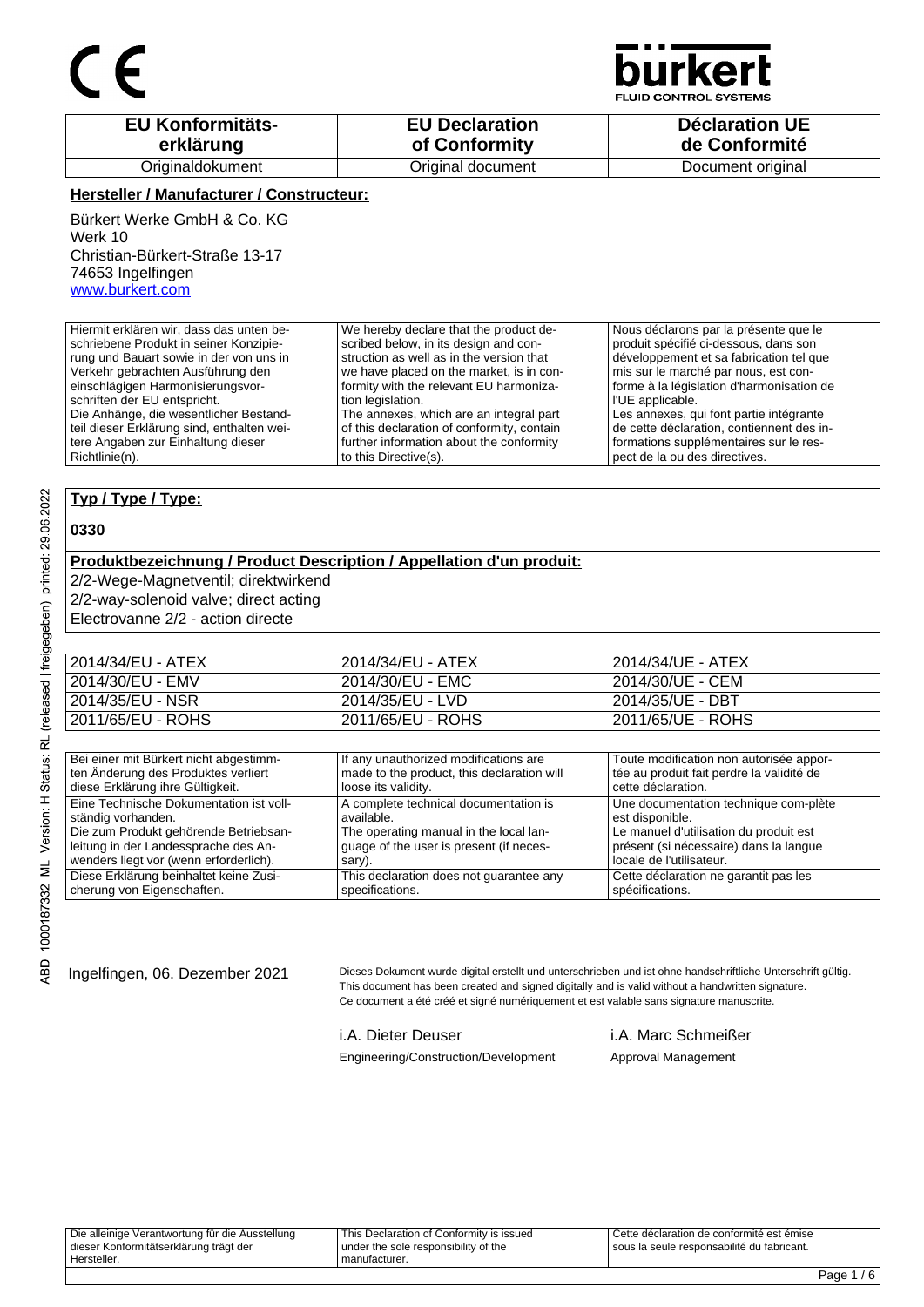

|                                                                                                                                                                                                                                                                                                                                                               |                                                                                                                                                                                                                                                                                                                                           | burkert<br><b>FLUID CONTROL SYSTEMS</b>                                                                                                                                                                                                                                                                                                 |
|---------------------------------------------------------------------------------------------------------------------------------------------------------------------------------------------------------------------------------------------------------------------------------------------------------------------------------------------------------------|-------------------------------------------------------------------------------------------------------------------------------------------------------------------------------------------------------------------------------------------------------------------------------------------------------------------------------------------|-----------------------------------------------------------------------------------------------------------------------------------------------------------------------------------------------------------------------------------------------------------------------------------------------------------------------------------------|
| <b>Anhang ATEX zur</b><br>EU Konformitätserklärung                                                                                                                                                                                                                                                                                                            | <b>Annex ATEX for</b><br><b>EU Declaration of Conformity</b>                                                                                                                                                                                                                                                                              | Annexe ATEX à la<br><b>Déclaration UE de</b>                                                                                                                                                                                                                                                                                            |
| Originaldokument                                                                                                                                                                                                                                                                                                                                              | Original document                                                                                                                                                                                                                                                                                                                         | Document original                                                                                                                                                                                                                                                                                                                       |
| 2014/34/EU - ATEX                                                                                                                                                                                                                                                                                                                                             | 2014/34/EU - ATEX<br>Reference in the Official Journal of the EU: L 96 dated 29.3.2014                                                                                                                                                                                                                                                    | 2014/34/UE - ATEX                                                                                                                                                                                                                                                                                                                       |
| Typ / Type / Type (Geräteschlüssel / product specification key / clé de produit):<br>$0330$ <sup>*</sup> **** ** ** **** ***/** ** (1)                                                                                                                                                                                                                        |                                                                                                                                                                                                                                                                                                                                           |                                                                                                                                                                                                                                                                                                                                         |
|                                                                                                                                                                                                                                                                                                                                                               | (1) Gilt nur in Verbindung mit / Only valid in combination with / Est uniquement valable en lien avec: PX41                                                                                                                                                                                                                               |                                                                                                                                                                                                                                                                                                                                         |
| Der oben beschriebene Gegenstand der<br>Erklärung erfüllt die Vorschriften der<br>Richtlinie 2014/34/EU des Europäischen<br>Parlaments und des Rates vom 26. Februar<br>2014 zur Harmonisierung der<br>Rechtsvorschriften der Mitgliedstaaten<br>für Geräte und Schutzsysteme zur be-<br>stimmungsgemäßen Verwendung in ex-<br>plosionsgefährdeten Bereichen. | The object of the declaration described<br>above is in conformity with Directive<br>2014/34/EU of the European Parliament<br>and of the Council of 26 February 2014<br>on the harmonisation of the laws of the<br>Member States relating to equipment<br>and protective systems intended for use<br>in potentially explosive atmospheres. | L'objet de la déclaration décrit ci-dessus<br>est conforme à la directive 2014/34/UE<br>du Parlement européen et du Conseil du<br>26 février 2014 relative à l'harmonisation<br>des législations des États membres<br>concernant les appareils et les systèmes<br>de protection destinés à être utilisés<br>en atmosphères explosibles. |
| Nur gültig in Verbindung mit der EX-<br>Kennzeichnung des Gerätes!<br>Das Gerät kann eingesetzt werden ge-<br>mäß den auf dem Typschild und in der                                                                                                                                                                                                            | Only valid in combination with the<br>EX-marking of the equipment!<br>The device can be used in accordance<br>with the data given on the nameplate                                                                                                                                                                                        | Uniquement valable en liaison avec le<br>marquage EX de l'appareil!<br>Le dispositif peut être utilisé conformé-<br>ment aux indications de la plaque signa-                                                                                                                                                                            |
| Betriebsanleitung angegebenen Daten.<br>Die Schutzziele der Niederspannungs-<br>richtlinie 2014/35/EU wurden eingehal-<br>ten.                                                                                                                                                                                                                                | and in the operating instructions.<br>The protection objectives of the low<br>Voltage Directive 2014/35/EU are com-<br>plied with.                                                                                                                                                                                                        | létique et dans la notice d'utilisation.<br>Les objectifs de sécurité de la Directive<br>Basse Tension 2014/35/UE ont été ob-<br>servés.                                                                                                                                                                                                |
| Für die Bewertung wurden folgende<br>Normen herangezogen (wenn anwend-<br>bar):                                                                                                                                                                                                                                                                               | For evaluation of the conformity, the<br>following standards were consulted<br>(if applicable):                                                                                                                                                                                                                                           | Pour l'évaluation de la conformité, les<br>normes suivantes ont été utilisées (le<br>cas échéant):                                                                                                                                                                                                                                      |
|                                                                                                                                                                                                                                                                                                                                                               | EN 60079-31:2014, EN IEC 60079-0:2018, EN IEC 60079-7:2015+A1:2018, EN 60079-18:2015/A1:2017                                                                                                                                                                                                                                              |                                                                                                                                                                                                                                                                                                                                         |
| Das genannte Produkt ist bescheinigt<br>durch die Notifizierte Stelle:                                                                                                                                                                                                                                                                                        | The product is certified by the Notified<br>Body:<br>Name und Anschrift der Notifizierten Stelle:/ Name and Address of the notified body:/ Nom et adresse de l'organisme notifié:                                                                                                                                                         | Le produit est certifié par l'organisme<br>notifié:                                                                                                                                                                                                                                                                                     |
| EU-Baumusterprüfbescheinigung Nr.:                                                                                                                                                                                                                                                                                                                            | <b>Bureau Veritas CPS</b><br>Germany GmbH<br><b>Businesspark A9</b><br>86842 Türkheim, Germany<br>EU Type Examination Certificate No.:<br>EPS 16 ATEX 1111X, 21.09.2018<br>Revision 1                                                                                                                                                     | Attestation d'examen UE de type Non.:                                                                                                                                                                                                                                                                                                   |

 $\overline{L}$ 

| avec le produit doivent être respectées.<br>sind zu beachten<br>documentation have to be observed.                            |  |
|-------------------------------------------------------------------------------------------------------------------------------|--|
| l installation of the enclosed product<br>der mitgelieferten Produktdokumentation<br>I décrites dans la documentation fournie |  |
| Die Sicherheits- und Einbauhinweise<br>I Les consignes de sécurité et d'installation<br>The instructions for safety and       |  |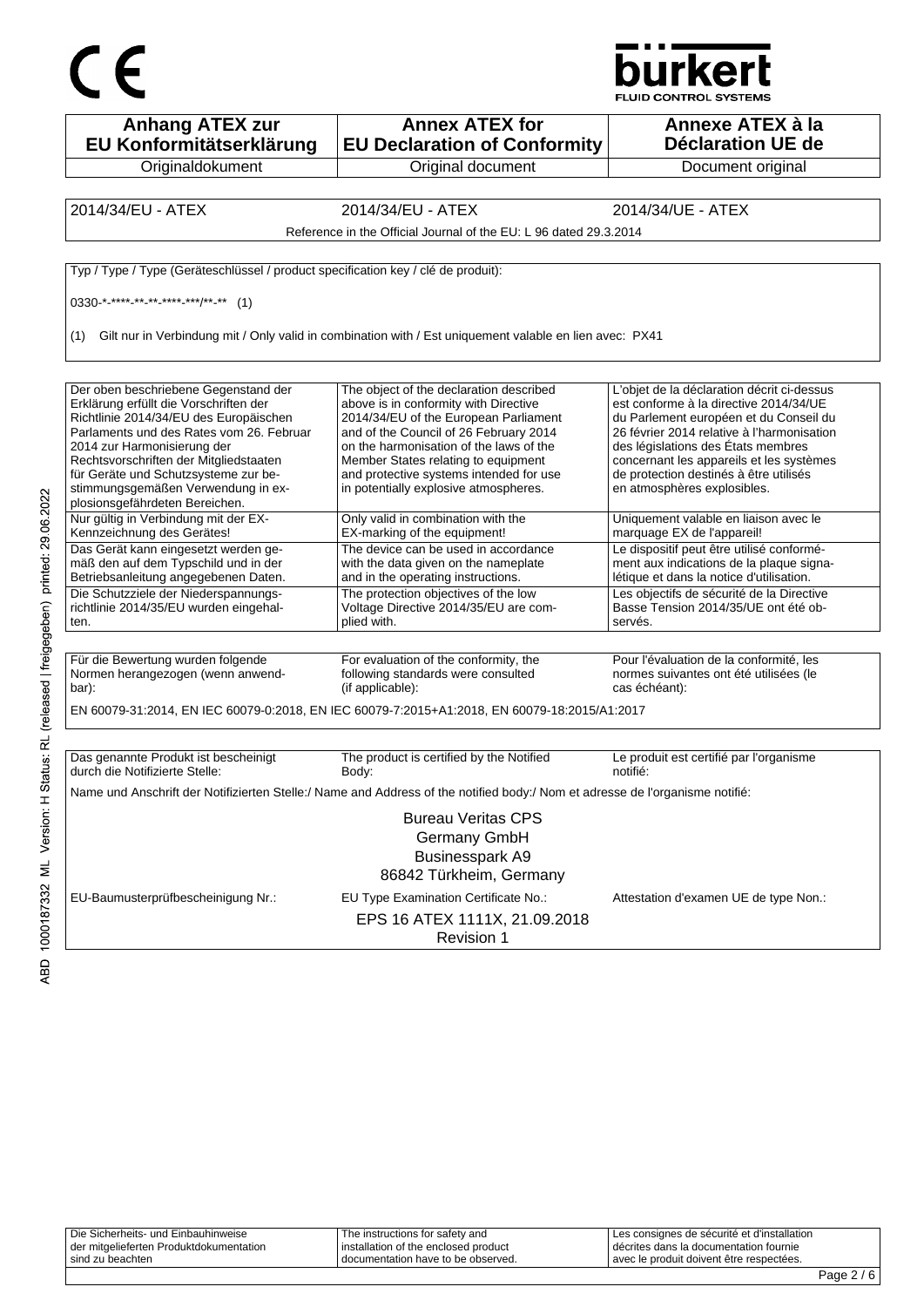



| <b>Anhang ATEX zur</b><br>EU Konformitätserklärung                                                                                                                                                                                                                                                                          | <b>Annex ATEX for</b><br><b>EU Declaration of Conformity</b>                                                                                                                                                                                                                                                                              | Annexe ATEX à la<br>Déclaration UE de                                                                                                                                                                                                                                                                                                   |
|-----------------------------------------------------------------------------------------------------------------------------------------------------------------------------------------------------------------------------------------------------------------------------------------------------------------------------|-------------------------------------------------------------------------------------------------------------------------------------------------------------------------------------------------------------------------------------------------------------------------------------------------------------------------------------------|-----------------------------------------------------------------------------------------------------------------------------------------------------------------------------------------------------------------------------------------------------------------------------------------------------------------------------------------|
| Originaldokument                                                                                                                                                                                                                                                                                                            | Original document                                                                                                                                                                                                                                                                                                                         | Document original                                                                                                                                                                                                                                                                                                                       |
|                                                                                                                                                                                                                                                                                                                             |                                                                                                                                                                                                                                                                                                                                           |                                                                                                                                                                                                                                                                                                                                         |
| 2014/34/EU - ATEX                                                                                                                                                                                                                                                                                                           | 2014/34/EU - ATEX                                                                                                                                                                                                                                                                                                                         | 2014/34/UE - ATEX                                                                                                                                                                                                                                                                                                                       |
|                                                                                                                                                                                                                                                                                                                             | Reference in the Official Journal of the EU: L 96 dated 29.3.2014                                                                                                                                                                                                                                                                         |                                                                                                                                                                                                                                                                                                                                         |
| Typ / Type / Type (Geräteschlüssel / product specification key / clé de produit):                                                                                                                                                                                                                                           |                                                                                                                                                                                                                                                                                                                                           |                                                                                                                                                                                                                                                                                                                                         |
|                                                                                                                                                                                                                                                                                                                             |                                                                                                                                                                                                                                                                                                                                           |                                                                                                                                                                                                                                                                                                                                         |
| $0330^{-*}$ **** ** ** **** ***/** ** (1)                                                                                                                                                                                                                                                                                   |                                                                                                                                                                                                                                                                                                                                           |                                                                                                                                                                                                                                                                                                                                         |
|                                                                                                                                                                                                                                                                                                                             |                                                                                                                                                                                                                                                                                                                                           |                                                                                                                                                                                                                                                                                                                                         |
| (1)                                                                                                                                                                                                                                                                                                                         | Gilt nur in Verbindung mit / Only valid in combination with / Est uniquement valable en lien avec: PX04                                                                                                                                                                                                                                   |                                                                                                                                                                                                                                                                                                                                         |
| Der oben beschriebene Gegenstand der<br>Erklärung erfüllt die Vorschriften der<br>Richtlinie 2014/34/EU des Europäischen<br>Parlaments und des Rates vom 26. Februar<br>2014 zur Harmonisierung der<br>Rechtsvorschriften der Mitgliedstaaten<br>für Geräte und Schutzsysteme zur be-<br>stimmungsgemäßen Verwendung in ex- | The object of the declaration described<br>above is in conformity with Directive<br>2014/34/EU of the European Parliament<br>and of the Council of 26 February 2014<br>on the harmonisation of the laws of the<br>Member States relating to equipment<br>and protective systems intended for use<br>in potentially explosive atmospheres. | L'objet de la déclaration décrit ci-dessus<br>est conforme à la directive 2014/34/UE<br>du Parlement européen et du Conseil du<br>26 février 2014 relative à l'harmonisation<br>des législations des États membres<br>concernant les appareils et les systèmes<br>de protection destinés à être utilisés<br>en atmosphères explosibles. |
| plosionsgefährdeten Bereichen.<br>Nur gültig in Verbindung mit der EX-<br>Kennzeichnung des Gerätes!                                                                                                                                                                                                                        | Only valid in combination with the<br>EX-marking of the equipment!                                                                                                                                                                                                                                                                        | Uniquement valable en liaison avec le<br>marquage EX de l'appareil!                                                                                                                                                                                                                                                                     |
| Das Gerät kann eingesetzt werden ge-<br>mäß den auf dem Typschild und in der<br>Betriebsanleitung angegebenen Daten.                                                                                                                                                                                                        | The device can be used in accordance<br>with the data given on the nameplate<br>and in the operating instructions.                                                                                                                                                                                                                        | Le dispositif peut être utilisé conformé-<br>ment aux indications de la plaque signa-<br>létique et dans la notice d'utilisation.                                                                                                                                                                                                       |
| Die Schutzziele der Niederspannungs-<br>richtlinie 2014/35/EU wurden eingehal-<br>ten.                                                                                                                                                                                                                                      | The protection objectives of the low<br>Voltage Directive 2014/35/EU are com-<br>plied with.                                                                                                                                                                                                                                              | Les objectifs de sécurité de la Directive<br>Basse Tension 2014/35/UE ont été ob-<br>servés.                                                                                                                                                                                                                                            |
|                                                                                                                                                                                                                                                                                                                             |                                                                                                                                                                                                                                                                                                                                           |                                                                                                                                                                                                                                                                                                                                         |
| Für die Bewertung wurden folgende<br>Normen herangezogen (wenn anwend-<br>bar):                                                                                                                                                                                                                                             | For evaluation of the conformity, the<br>following standards were consulted<br>(if applicable):                                                                                                                                                                                                                                           | Pour l'évaluation de la conformité, les<br>normes suivantes ont été utilisées (le<br>cas échéant):                                                                                                                                                                                                                                      |
| EN 60079-15:2010, EN IEC 60079-0:2018                                                                                                                                                                                                                                                                                       |                                                                                                                                                                                                                                                                                                                                           |                                                                                                                                                                                                                                                                                                                                         |

| Die Sicherheits- und Einbauhinweise     | The instructions for safety and      | Les consignes de sécurité et d'installation |
|-----------------------------------------|--------------------------------------|---------------------------------------------|
| der mitgelieferten Produktdokumentation | installation of the enclosed product | l décrites dans la documentation fournie    |
| sind zu beachten                        | I documentation have to be observed. | avec le produit doivent être respectées.    |
|                                         |                                      |                                             |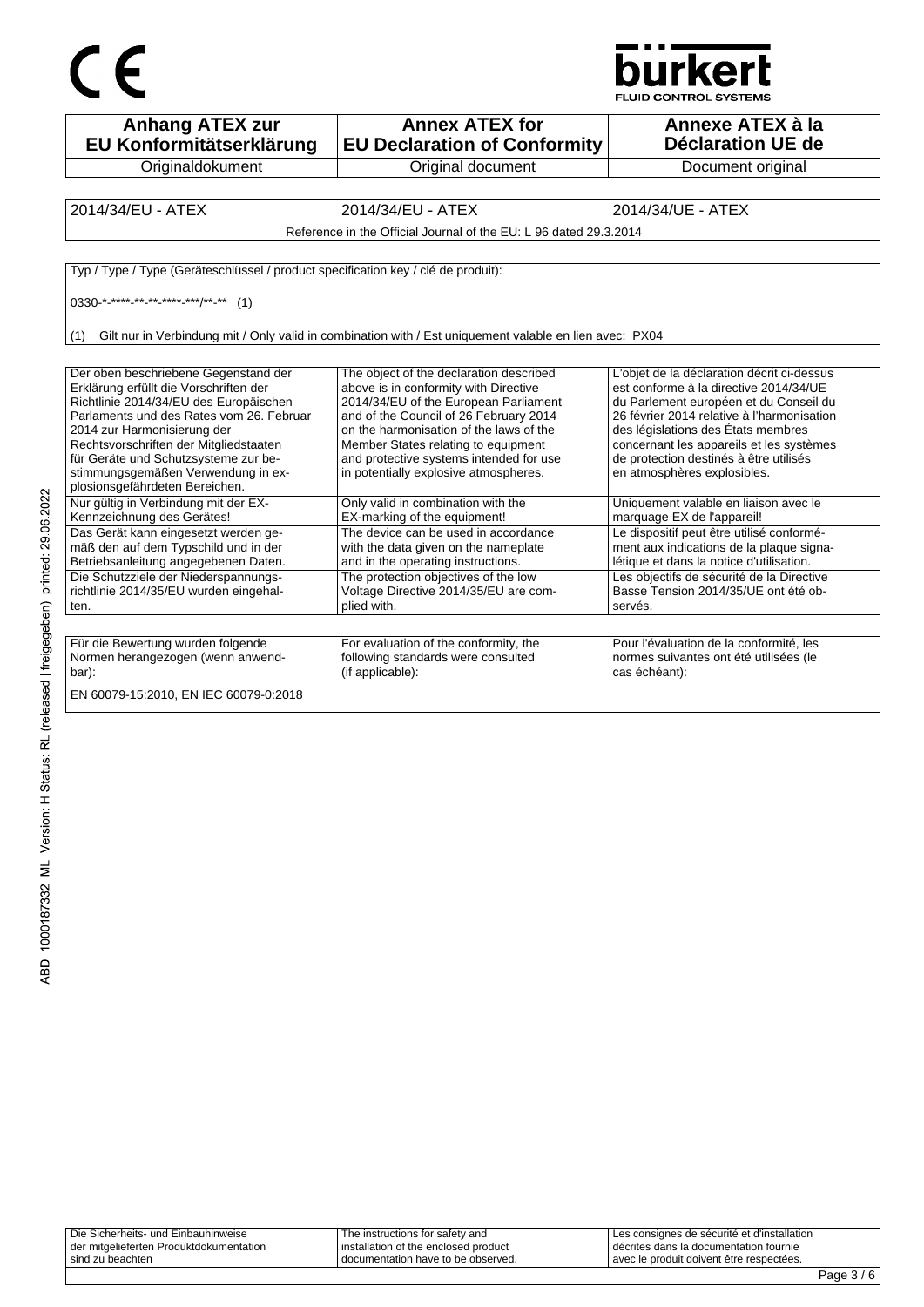



| <b>Anhang EMV zur</b><br>EU Konformitätserklärung                                                                                                                                                                                                                                                   | <b>Annex EMC for</b><br><b>EU Declaration of Conformity</b>                                                                                                                                                                                                                     | Annexe CEM à la<br><b>Déclaration UE de</b>                                                                                                                                                                                                                                 |
|-----------------------------------------------------------------------------------------------------------------------------------------------------------------------------------------------------------------------------------------------------------------------------------------------------|---------------------------------------------------------------------------------------------------------------------------------------------------------------------------------------------------------------------------------------------------------------------------------|-----------------------------------------------------------------------------------------------------------------------------------------------------------------------------------------------------------------------------------------------------------------------------|
| Originaldokument                                                                                                                                                                                                                                                                                    | Original document                                                                                                                                                                                                                                                               | Document original                                                                                                                                                                                                                                                           |
|                                                                                                                                                                                                                                                                                                     |                                                                                                                                                                                                                                                                                 |                                                                                                                                                                                                                                                                             |
| 2014/30/EU - EMV                                                                                                                                                                                                                                                                                    | 2014/30/EU - EMC                                                                                                                                                                                                                                                                | 2014/30/UE - CEM                                                                                                                                                                                                                                                            |
|                                                                                                                                                                                                                                                                                                     | Reference in the Official Journal of the EU: L 96 dated 29.3.2014                                                                                                                                                                                                               |                                                                                                                                                                                                                                                                             |
| Typ / Type / Type (Geräteschlüssel / product specification key / clé de produit):<br>0330-*_****_**_**_****_***/UC-** (1)<br>Gilt nur in Verbindung mit / Only valid in combination with / Est uniquement valable en lien avec: CZ05<br>(1)                                                         |                                                                                                                                                                                                                                                                                 |                                                                                                                                                                                                                                                                             |
| Der oben beschriebene Gegenstand der<br>Erklärung erfüllt die Vorschriften der<br>Richtlinie 2014/30/EU des Europäischen<br>Parlaments und des Rates vom 26. Februar<br>2014 zur Harmonisierung der<br>Rechtsvorschriften der Mitgliedsstaaten<br>über die elektromagnetische Verträglich-<br>keit. | The object of the declaration described<br>above is in conformity with Directive<br>2014/30/EU of the European Parliament<br>and of the Council of 26 February 2014<br>on the harmonisation of the laws of the<br>Member States relating to electroma-<br>qnetic compatibility. | L'objet de la déclaration décrit ci-dessus<br>est conforme à la directive 2014/30/UE<br>du Parlement européen et du Conseil du<br>26 février 2014 relative à l'harmonisa-<br>tion des législations des États membres<br>concernant la compatibilité électro-<br>magnétique. |
| Für die Bewertung wurden folgende<br>Normen herangezogen (wenn anwend-<br>bar):                                                                                                                                                                                                                     | For evaluation of the conformity, the<br>following standards were consulted<br>(if applicable):                                                                                                                                                                                 | Pour l'évaluation de la conformité, les<br>normes suivantes ont été utilisées (le<br>cas échéant):                                                                                                                                                                          |

EN 61000-6-3:2007+A1:2011, EN 55011:2009+A1:2010, EN 61000-6-2:2019, EN 61000-6-4:2019

| Die Sicherheits- und Einbauhinweise<br>der mitgelieferten Produktdokumentation<br>sind zu beachten | The instructions for safety and<br>installation of the enclosed product<br>I documentation have to be observed. | Les consignes de sécurité et d'installation<br>I décrites dans la documentation fournie<br>Lavec le produit doivent être respectées. |  |
|----------------------------------------------------------------------------------------------------|-----------------------------------------------------------------------------------------------------------------|--------------------------------------------------------------------------------------------------------------------------------------|--|
|                                                                                                    |                                                                                                                 |                                                                                                                                      |  |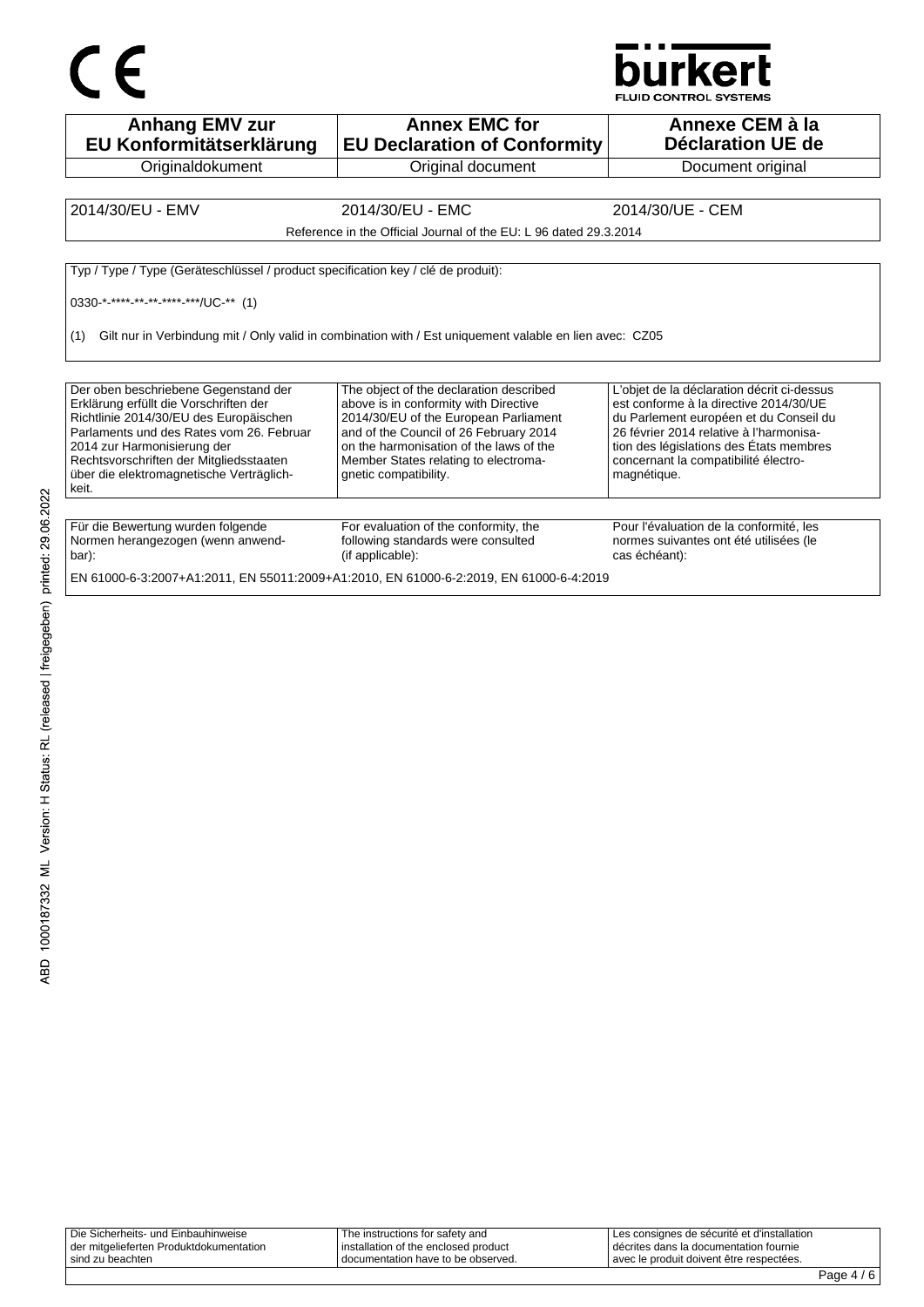



**Anhang NSR zur EU Konformitätserklärung Originaldokument Annex LVD for EU Declaration of Conformity** Original document **Annexe DBT à la Déclaration UE de**  Document original 2014/35/EU - NSR 2014/35/EU - LVD 2014/35/UE - DBT Reference in the Official Journal of the EU: L 96 dated 29.3.2014 Typ / Type / Type (Geräteschlüssel / product specification key / clé de produit): 0330-\*-\*\*,\*-\*\*-\*\*-\*\*\*-(1)/\*\*-\*\* (1) Spannungsebene / Voltage levels / Niveau de tension [V]: NSR gilt nur, wenn Spannungsebene ≥ 50 V AC / ≥ 75 V DC und < 1000 V AC / < 1500 V DC LVD only valid, if voltage level  $\geq 50$  V AC /  $\geq 75$  V DC and < 1000 V AC / < 1500 V DC DBT uniquement pour les niveaux de tensions ≥ 50 V AC / ≥ 75 V DC et < 1000 V AC / < 1500 V DC Der oben beschriebene Gegenstand der Erklärung erfüllt die Vorschriften der Richtlinie 2014/35/EU des Europäischen Parlaments und des Rates vom 26. Februar 2014 zur Harmonisierung der Rechtsvorschriften der Mitgliedstaaten über die Bereitstellung elektrischer Betriebsmittel zur Verwendung innerhalb bestimmter Spannungsgrenzen auf dem Markt. The object of the declaration described above is in conformity with Directive 2014/35/EU of the European Parliament and of the Council of 26 February 2014 on the harmonisation of the laws of the Member States relating to the making available on the market of electrical equipment designed for use within certain voltage limits. L'objet de la déclaration décrit ci-dessus est conforme à la directive 2014/35/UE du Parlement européen et du Conseil du 26 février 2014 relative à l'harmonisation des législations des États membres concernant la mise à disposition sur le marché du matériel électrique destiné à être employé dans certaines limites de tension. Die Richtlinie 2014/33/EU ist nur bei Produkten anzuwenden, die nicht in den Anwendungsbereich der ATEX-Richtlinie fallen. Directive 2014/33/EU applies only to products that do not fall inside the scope of the ATEX Directive. La directive 2014/33/UE s'applique uniquement aux produits qui ne relèvent pas de la directive ATEX. Für die Bewertung wurden folgende Normen herangezogen (wenn anwendbar): For evaluation of the conformity, the following standards were consulted (if applicable): Pour l'évaluation de la conformité, les normes suivantes ont été utilisées (le cas échéant): EN 50178:1997, EN 60664-1:2007, EN 61010-1:2010

| Die Sicherheits- und Einbauhinweise     | The instructions for safety and      | I Les consignes de sécurité et d'installation |
|-----------------------------------------|--------------------------------------|-----------------------------------------------|
| der mitgelieferten Produktdokumentation | installation of the enclosed product | décrites dans la documentation fournie        |
| sind zu beachten                        | I documentation have to be observed. | avec le produit doivent être respectées.      |
|                                         |                                      |                                               |